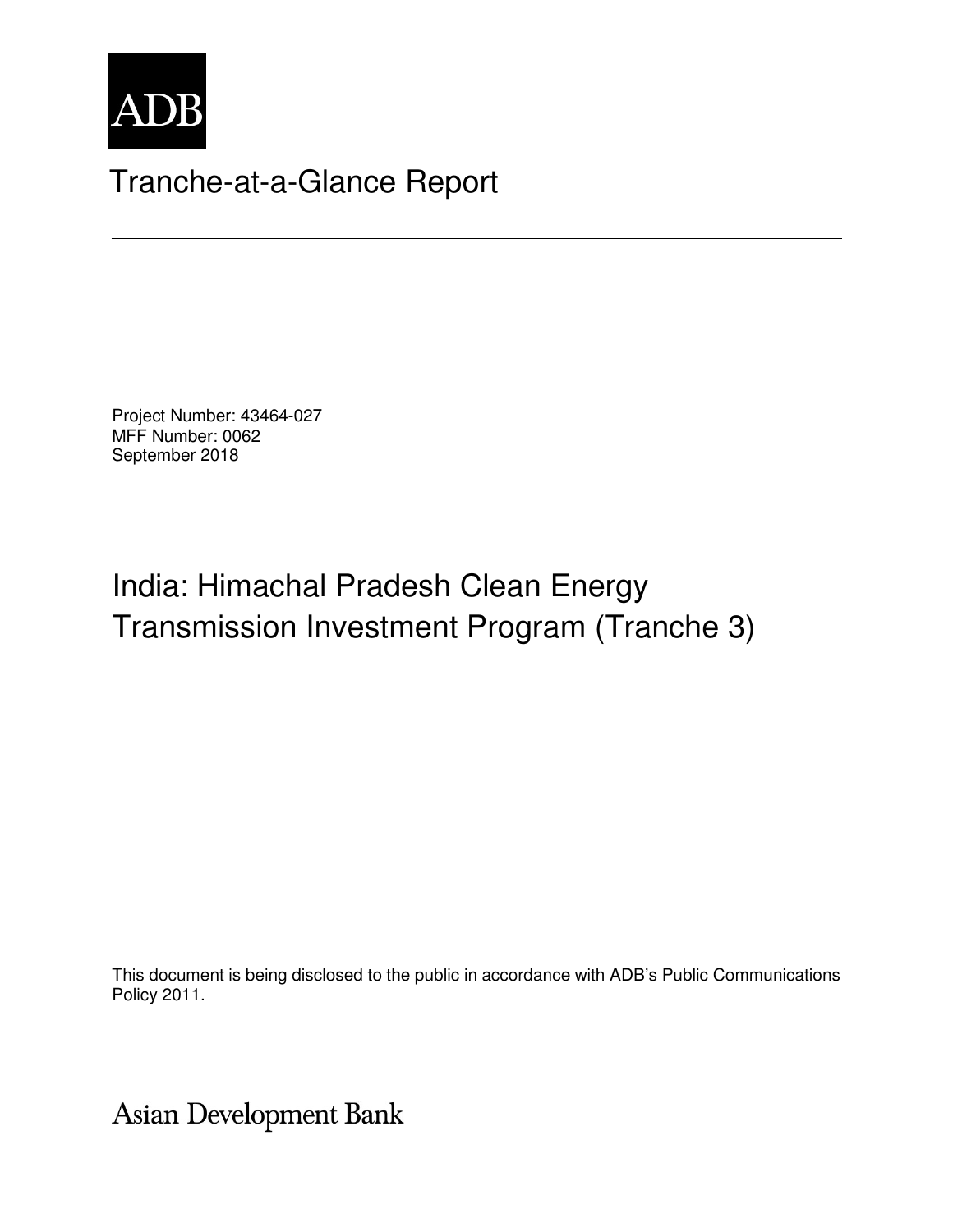## **TRANCHE AT A GLANCE**

|   | 1. Basic Data<br>Project Number: 43464-027                                                      |                                                                                                                                          |                                                                                       |                                                                      |                     |  |
|---|-------------------------------------------------------------------------------------------------|------------------------------------------------------------------------------------------------------------------------------------------|---------------------------------------------------------------------------------------|----------------------------------------------------------------------|---------------------|--|
|   | <b>Project Name</b>                                                                             | Himachal Pradesh Clean Energy Transmission<br>Investment Program - Tranche 3                                                             | <b>Department/Division</b>                                                            | SARD/SAEN                                                            |                     |  |
|   | <b>Country</b><br><b>Borrower</b>                                                               | India<br>Government of India                                                                                                             | <b>Executing Agency</b>                                                               | Himachal Pradesh Power<br><b>Transmission Corporation</b><br>Limited |                     |  |
|   | 2. Sector                                                                                       | Subsector(s)                                                                                                                             |                                                                                       | ADB Financing (\$ million)                                           |                     |  |
| ◢ | Energy                                                                                          | Electricity transmission and distribution                                                                                                |                                                                                       |                                                                      | 105.00              |  |
|   |                                                                                                 |                                                                                                                                          |                                                                                       | <b>Total</b>                                                         | 105.00              |  |
|   | 3. Strategic Agenda                                                                             | <b>Subcomponents</b>                                                                                                                     | <b>Climate Change Information</b>                                                     |                                                                      |                     |  |
|   | Inclusive economic<br>growth (IEG)<br>Environmentally<br>sustainable growth                     | Pillar 1: Economic opportunities, including<br>jobs, created and expanded<br>Global and regional transboundary<br>environmental concerns | CO <sub>2</sub> reduction (tons per annum)<br>Climate Change impact on the<br>Project |                                                                      | 1<br>Medium         |  |
|   | (ESG)                                                                                           |                                                                                                                                          | <b>ADB Financing</b><br>Adaptation (\$ million)<br>Mitigation (\$ million)            |                                                                      | 4.00<br>101.00      |  |
|   | 4. Drivers of Change                                                                            | <b>Components</b>                                                                                                                        |                                                                                       | <b>Gender Equity and Mainstreaming</b>                               |                     |  |
|   | Governance and<br>capacity development<br>(GCD)                                                 | Institutional development                                                                                                                | No gender elements (NGE)<br>ℐ                                                         |                                                                      |                     |  |
|   | 5. Poverty and SDG Targeting                                                                    |                                                                                                                                          | <b>Location Impact</b>                                                                |                                                                      |                     |  |
|   | Geographic Targeting<br><b>Household Targeting</b><br><b>SDG Targeting</b><br><b>SDG Goals</b>  | No.<br>No<br>Yes<br>SDG7                                                                                                                 | Rural<br>Urban                                                                        |                                                                      | Medium<br>Medium    |  |
|   | 6. Risk Categorization:                                                                         | Low                                                                                                                                      |                                                                                       |                                                                      |                     |  |
|   | 7. Safeguard Categorization<br>Environment: B Involuntary Resettlement: B Indigenous Peoples: B |                                                                                                                                          |                                                                                       |                                                                      |                     |  |
|   | 8. Financing                                                                                    |                                                                                                                                          |                                                                                       |                                                                      |                     |  |
|   | <b>Modality and Sources</b>                                                                     |                                                                                                                                          |                                                                                       |                                                                      | Amount (\$ million) |  |
|   | <b>ADB</b>                                                                                      |                                                                                                                                          |                                                                                       | 105.00                                                               |                     |  |
|   | Sovereign MFF-Tranche (Regular Loan): Ordinary capital resources                                |                                                                                                                                          |                                                                                       | 105.00                                                               |                     |  |
|   | Cofinancing                                                                                     |                                                                                                                                          |                                                                                       |                                                                      | 0.00                |  |
|   | None                                                                                            |                                                                                                                                          |                                                                                       |                                                                      | 0.00                |  |
|   | Counterpart                                                                                     |                                                                                                                                          |                                                                                       |                                                                      | 31.00               |  |
|   | Others                                                                                          |                                                                                                                                          |                                                                                       |                                                                      | 31.00               |  |
|   | <b>Total</b>                                                                                    |                                                                                                                                          |                                                                                       |                                                                      | 136.00              |  |
|   |                                                                                                 |                                                                                                                                          |                                                                                       |                                                                      |                     |  |